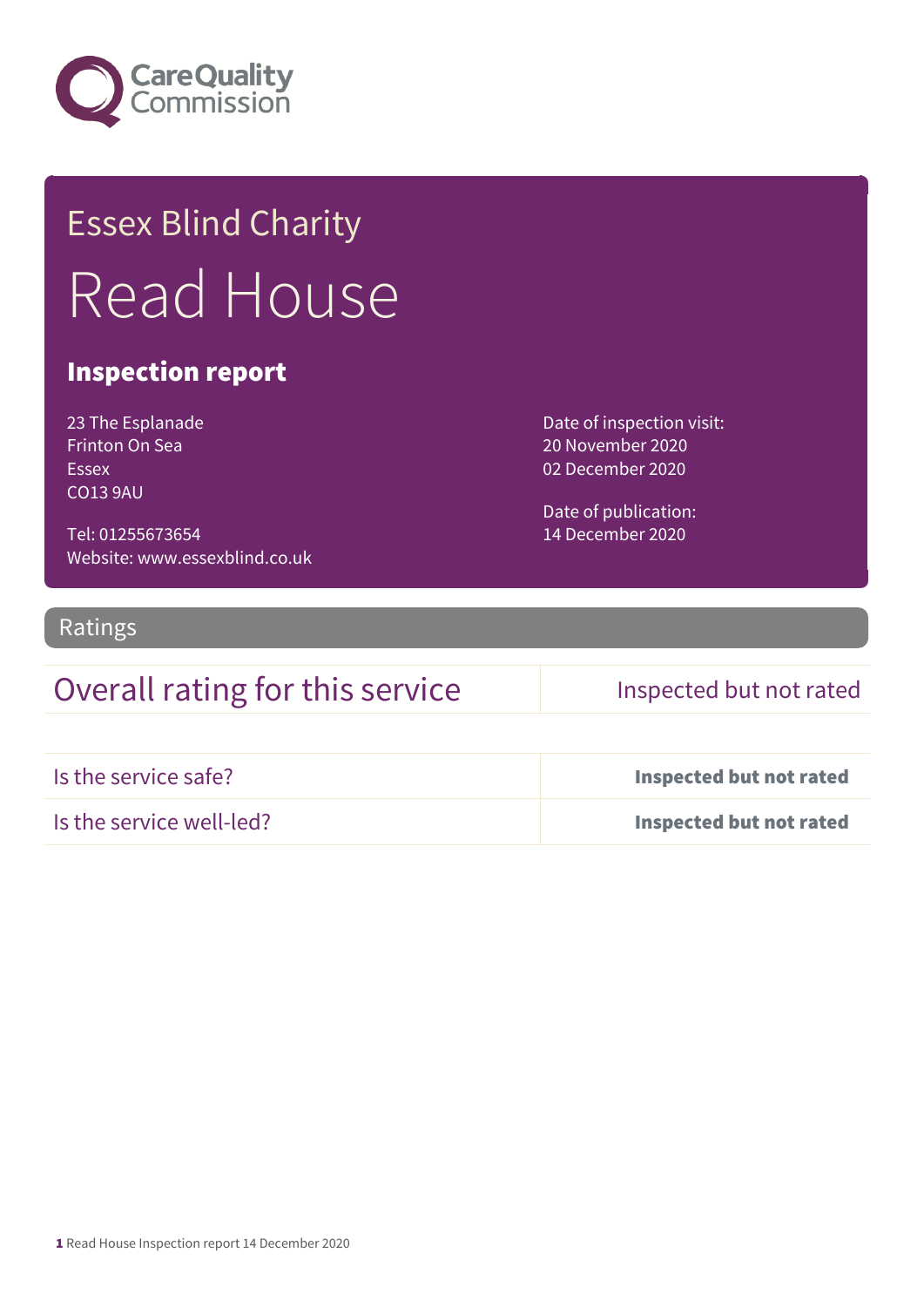# Summary of findings

## Overall summary

### About the service

Read House is registered to provide accommodation and personal care for up to 40 older people who are blind or visually impaired or older people with a physical disability. The service does not provide nursing care. At the time of our inspection there were 32 people using the service.

## People's experience of using this service and what we found

Improvements had been made to Infection Prevention and Control (IPC) practices since the last inspection on 16 October 2020. Staff at different levels of seniority had become involved in this process, sharing learning and providing input into changes and improvements made. People living at Read House and their relatives were kept up to date about the impact of COVID-19 on the service by the management team, and relevant policies and procedures were in place.

A registered manager was in post, supported by a wider management and administrative team. We reviewed records to check management oversight of other areas of health and safety systems and governance processes at the service. This was not always robust. We discussed these findings with the management team who told us they would put an action plan in place to mitigate possible risk and demonstrate quality assurance.

We made a recommendation on following best practice guidance for managing the risk of Legionella.

For more details, please see the full report which is on the CQC website at www.cqc.org.uk

## Rating at last inspection

The last rating for this service was good (published 25 June 2018).

The service was inspected but not rated as part of an Infection Prevention and Control (IPC) thematic review (published 17 November 2020).

### Why we inspected

During the thematic review on 16 October 2020, we identified some concerns about IPC measures at the service. Following the inspection the provider submitted an action plan outlining the improvements they would make as a result.

We undertook a further targeted inspection on 20 November 2020 to check improvements had been made in line with the provider's action plan, that IPC practice was safe, and the service was compliant with IPC measures. The overall rating for the service has not changed following this targeted inspection and remains good.

CQC have introduced targeted inspections to check specific concerns. They do not look at an entire key question, only the part of the key question we are specifically concerned about. Targeted inspections do not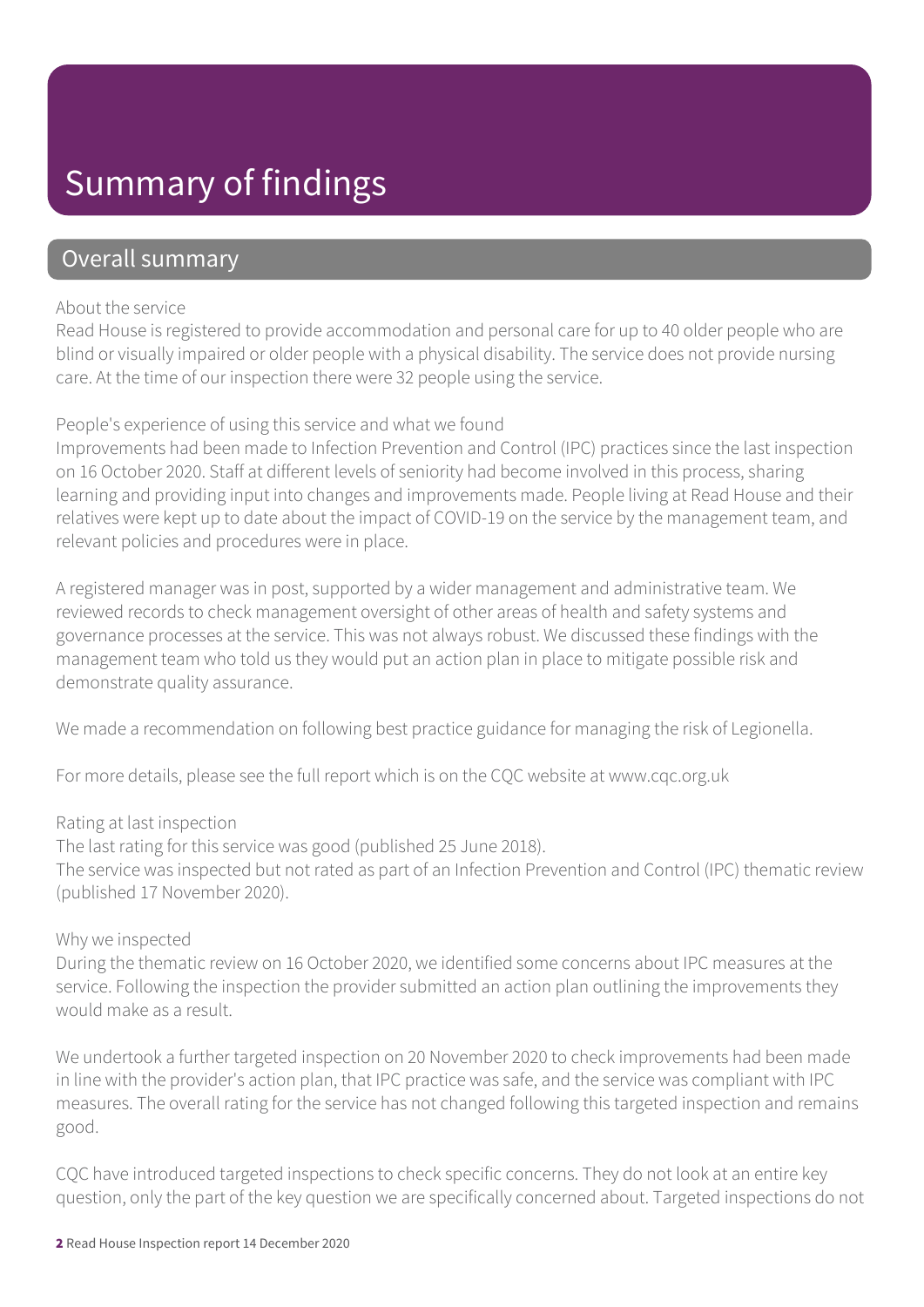change the rating from the previous inspection. This is because they do not assess all areas of a key question.

## Follow up

We will follow up with professionals to check support is in place for the service, including additional training on safe working practices during the COVID-19 pandemic. We will follow up with the service on the progress of their action plan. We will continue to monitor information we receive about the service until we return to visit as per our re-inspection programme. If we receive any concerning information we may inspect sooner.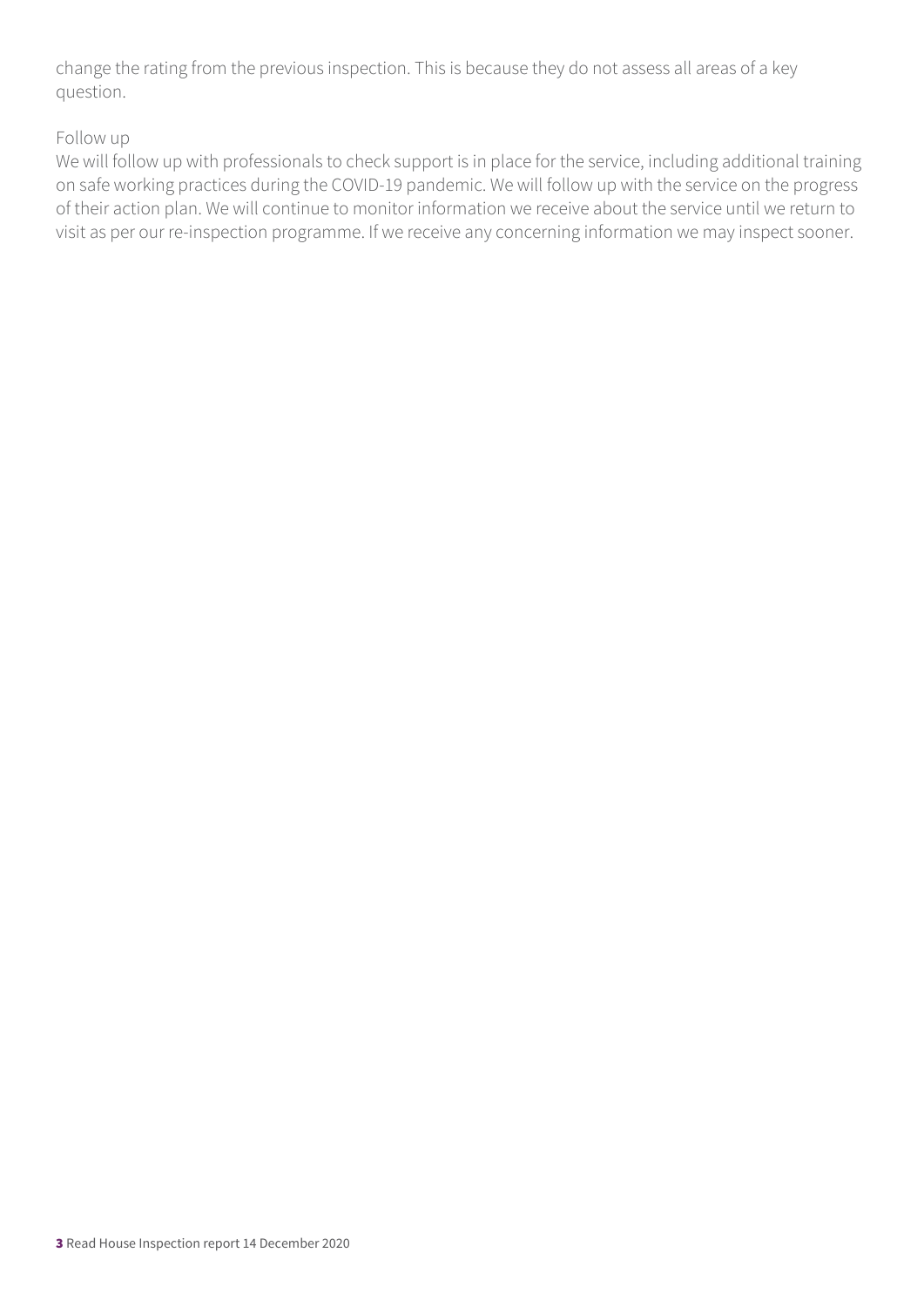# The five questions we ask about services and what we found

We always ask the following five questions of services.

| Is the service safe?                                                                                                                                                                                                  | <b>Inspected but not rated</b> |
|-----------------------------------------------------------------------------------------------------------------------------------------------------------------------------------------------------------------------|--------------------------------|
| At our last inspection we rated this key question good. We have<br>not reviewed the rating at this inspection. This is because we<br>only looked at the parts of this key question we had specific<br>concerns about. |                                |
|                                                                                                                                                                                                                       |                                |
| Is the service well-led?                                                                                                                                                                                              | <b>Inspected but not rated</b> |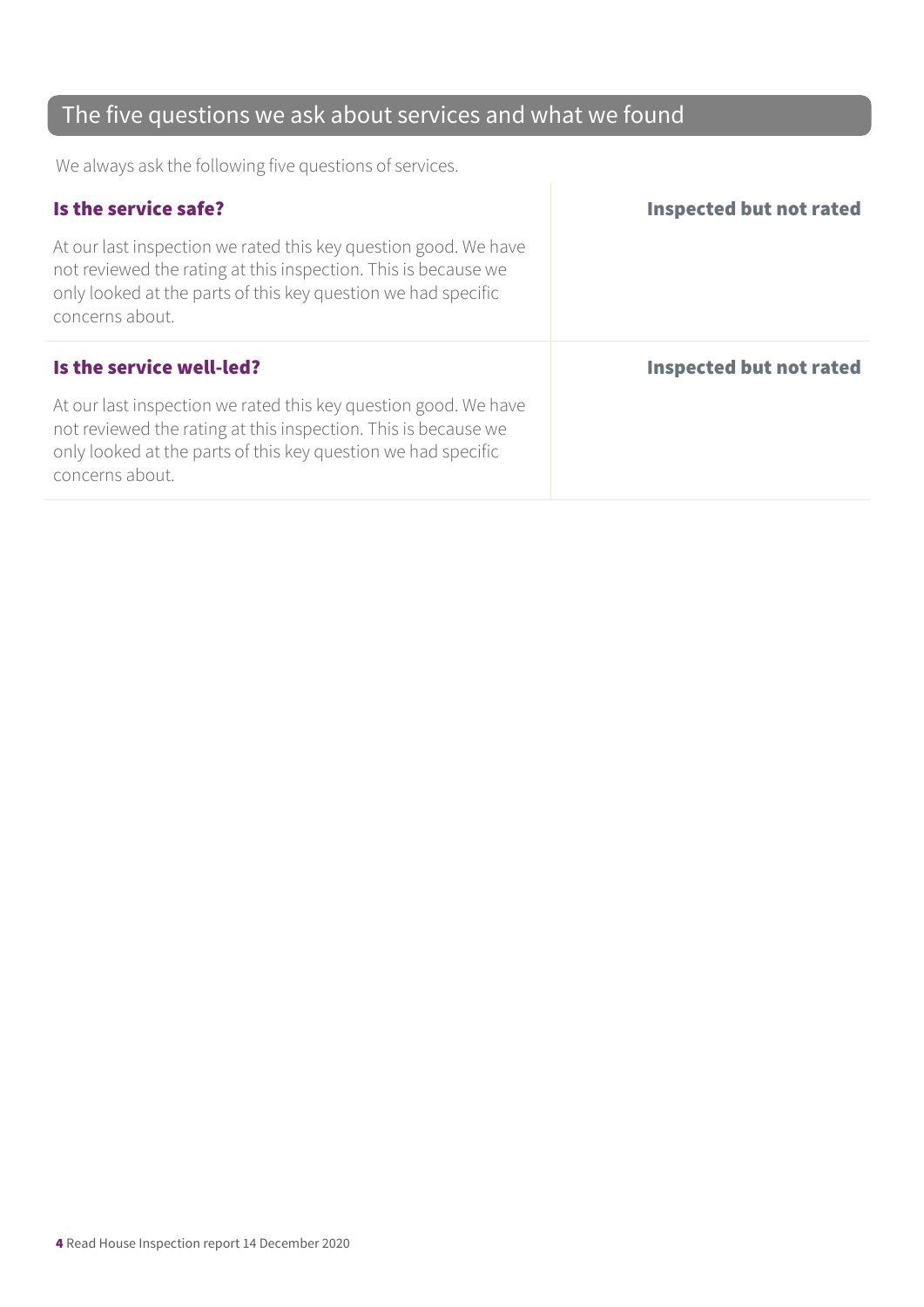

# Read House

## Detailed findings

# Background to this inspection

### The inspection

This was a targeted inspection to check whether the provider had made improvements relating to concerns we had identified about Infection Prevention and Control (IPC).

As part of this inspection we looked at the IPC measures in place. This was conducted so we can understand the preparedness of the service in preventing or managing an infection outbreak, and to identify good practice we can share with other services.

Inspection team The inspection was carried out by one inspector.

### Service and service type

Read House is a 'care home'. People in care homes receive accommodation and nursing or personal care as a single package under one contractual agreement. CQC regulates both the premises and the care provided, and both were looked at during this inspection.

The service had a manager registered with the Care Quality Commission. This means that they and the provider are legally responsible for how the service is run and for the quality and safety of the care provided.

Notice of inspection This inspection was unannounced.

### What we did before the inspection

We reviewed information we had received about the service since the last inspection. We sought feedback from the local authority and other professionals who work with the service. We used the information the provider sent us in their IPC action plan on the improvements they were going to make. We used all of this information to plan our inspection.

During the inspection

We spoke with 13 members of staff including the nominated individual, registered manager, acting care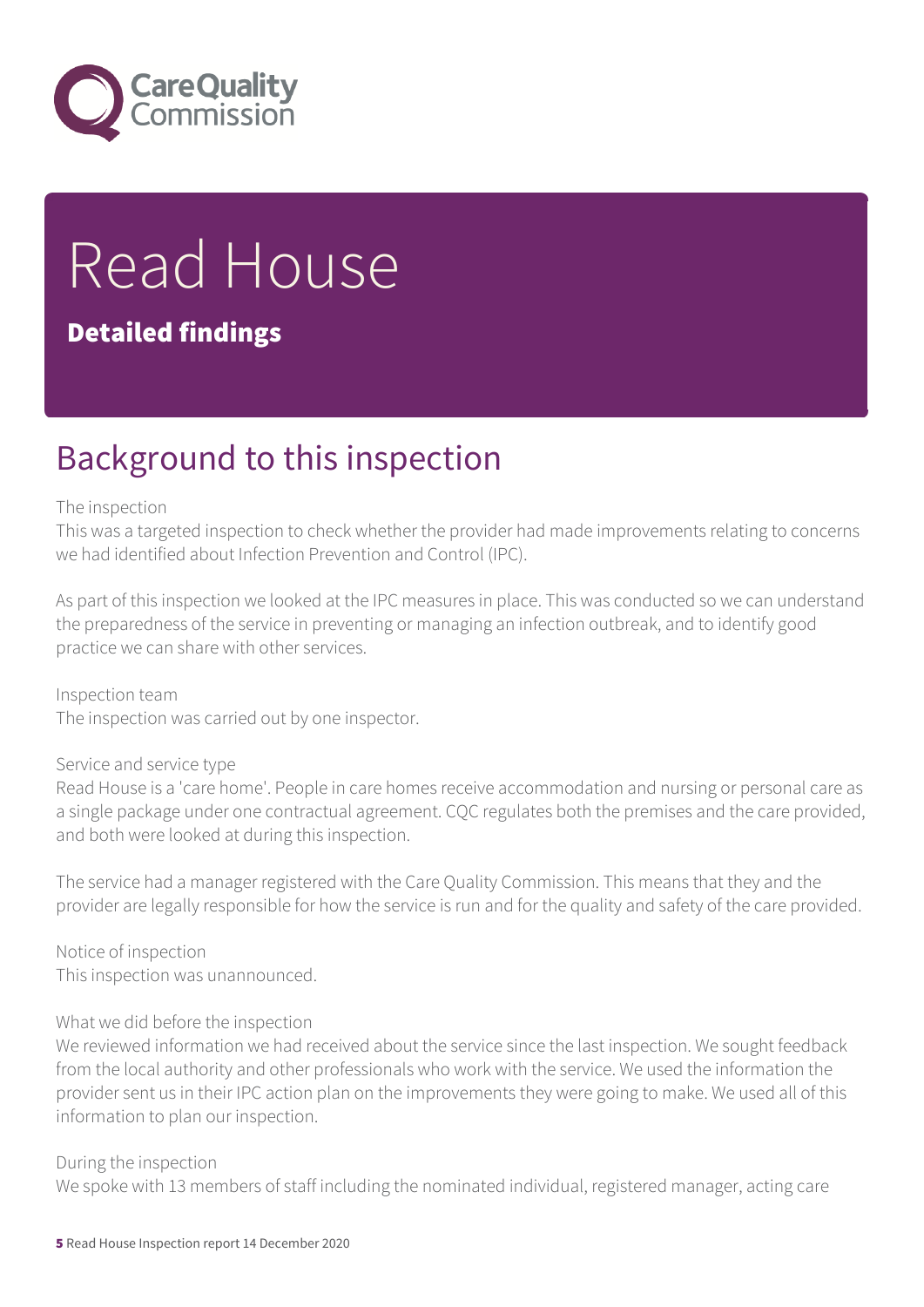manager, senior care workers, care workers and a domestic assistant. The nominated individual is responsible for supervising the management of the service on behalf of the provider. We spoke with four relatives of people who used the service about their experience of the care provided. We also spoke with a visiting healthcare professional.

We reviewed a range of records. This included three people's care records and a number of people's risk assessments. A variety of records relating to the management of the service, including quality audits, health and safety records, incident and accident logs and policies and procedures were also reviewed.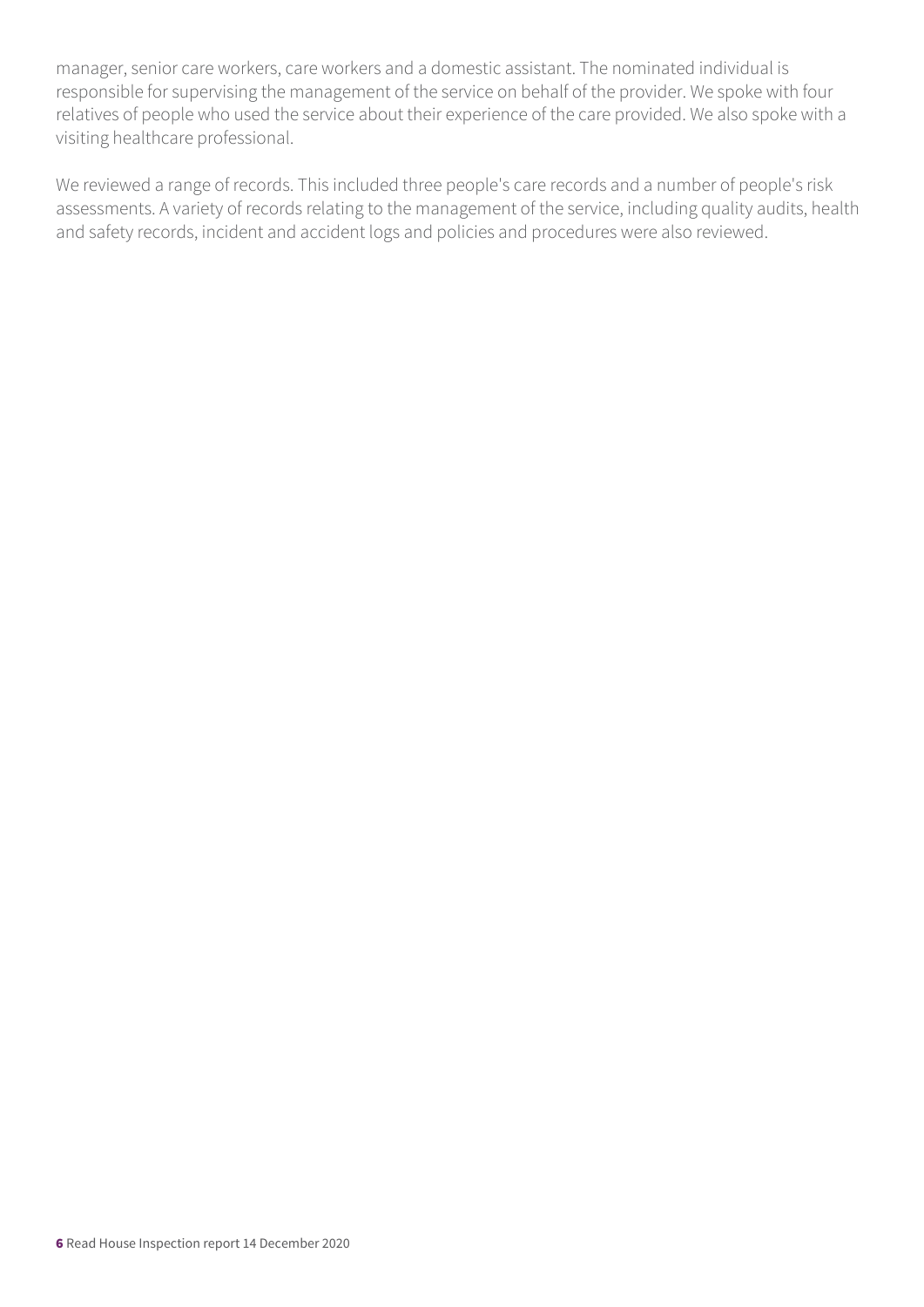# Is the service safe?

# Our findings

Safe – this means we looked for evidence that people were protected from abuse and avoidable harm.

At the last inspection this key question was rated as good. We have not changed the rating of this key question, as we have only looked at the part of the key question we had specific concerns about.

The purpose of this inspection was to check that the service was compliant with Infection Prevention and Control (IPC) measures and that environmental risks were being identified and managed appropriately to keep people safe.

Assessing risk, safety monitoring and management; Learning lessons when things go wrong

- The provider had completed an action plan on IPC practice in the service following shortfalls identified at the last inspection, and improvements had been made.
- Staff were involved in this process. For example, senior care workers were asked to become COVID-19 leads, completing research and making suggestions to support improvement.
- Changes and improvements made in relation to IPC and COVID-19 were communicated effectively to the staff team.

## Preventing and controlling infection

- The provider was preventing visitors from catching and spreading infections. The service had adapted a spare room on the ground floor so that relatives could visit. It had a separate entrance for visitors and a Perspex window in place with speakers so that people could communicate.
- Shielding and social distancing rules were being followed. Furniture had been placed to encourage social distancing in communal areas.
- The provider was admitting people safely to the service, and there was a policy in place for testing and self-isolation procedures.
- Improvements had been made to Personal Protective Equipment (PPE) donning and doffing areas for staff, so that they could safely change and dispose of their PPE in line with government guidance. Access to further PPE training had been requested through the local authority at the time of inspection but had not yet been completed.
- The provider was accessing testing for people using the service and staff, taking appropriate action according to the results received.
- We checked whether the layout of premises, use of space and hygiene practice promoted safety. The management team told us they had reviewed and revised cleaning schedules and audits to make them more effective. Some sink worktops and splashbacks required remedial works to facilitate thorough cleaning, but this had been noted in audits carried out.
- Policies and procedures for infection control and COVID-19 management were in place. However, the provider had not explicitly considered the possible impact upon people in the case of serious and widespread staff shortages. The management team confirmed they were in the process of transitioning to a new electronic care planning system, to ensure information on people's care needs was accessible and kept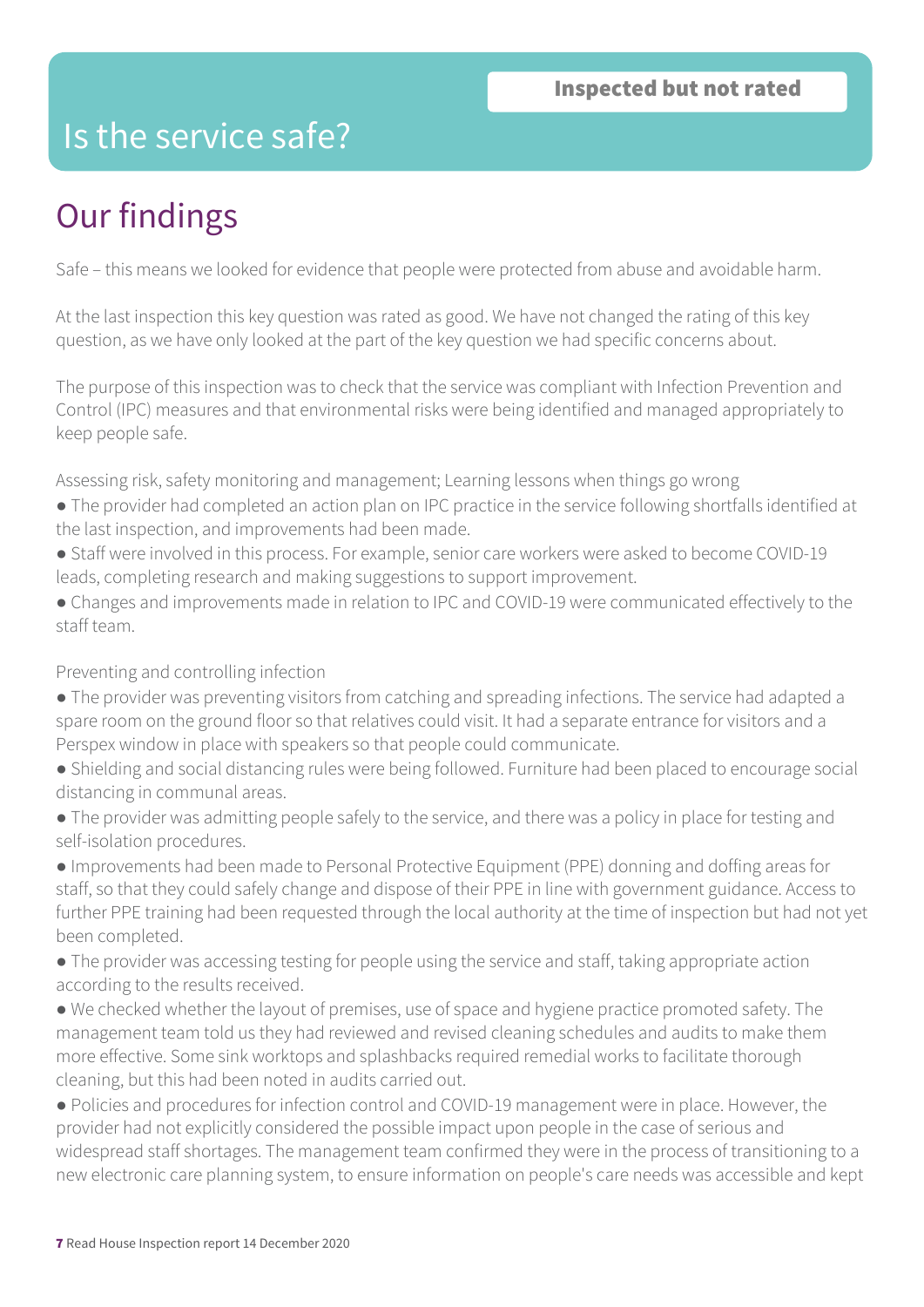up to date. We have also signposted the provider to resources to develop their approach.